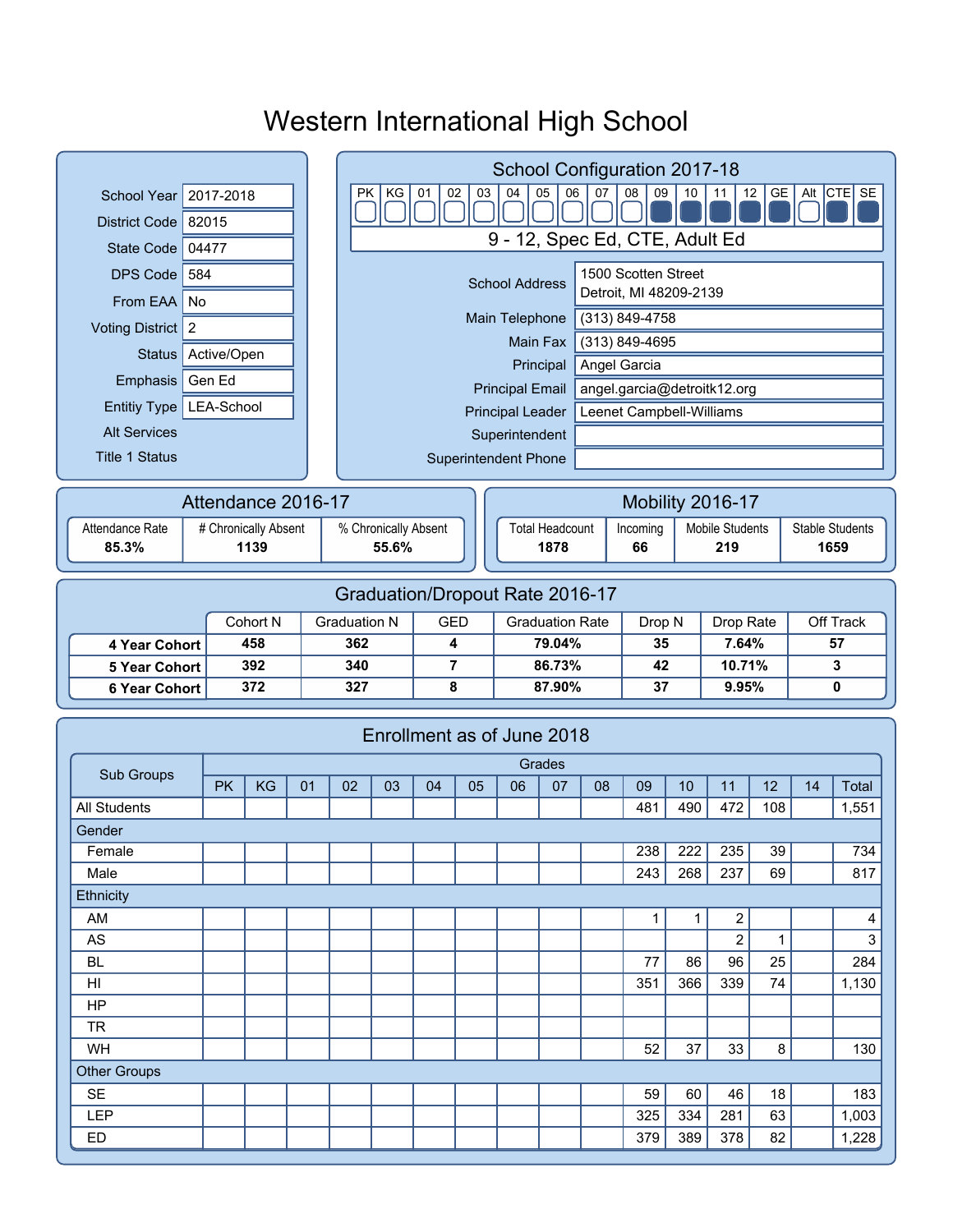

On track for college readiness.

Close to being on track fro college readiness; continue to strengthen skills.

Need to strengthen skills.





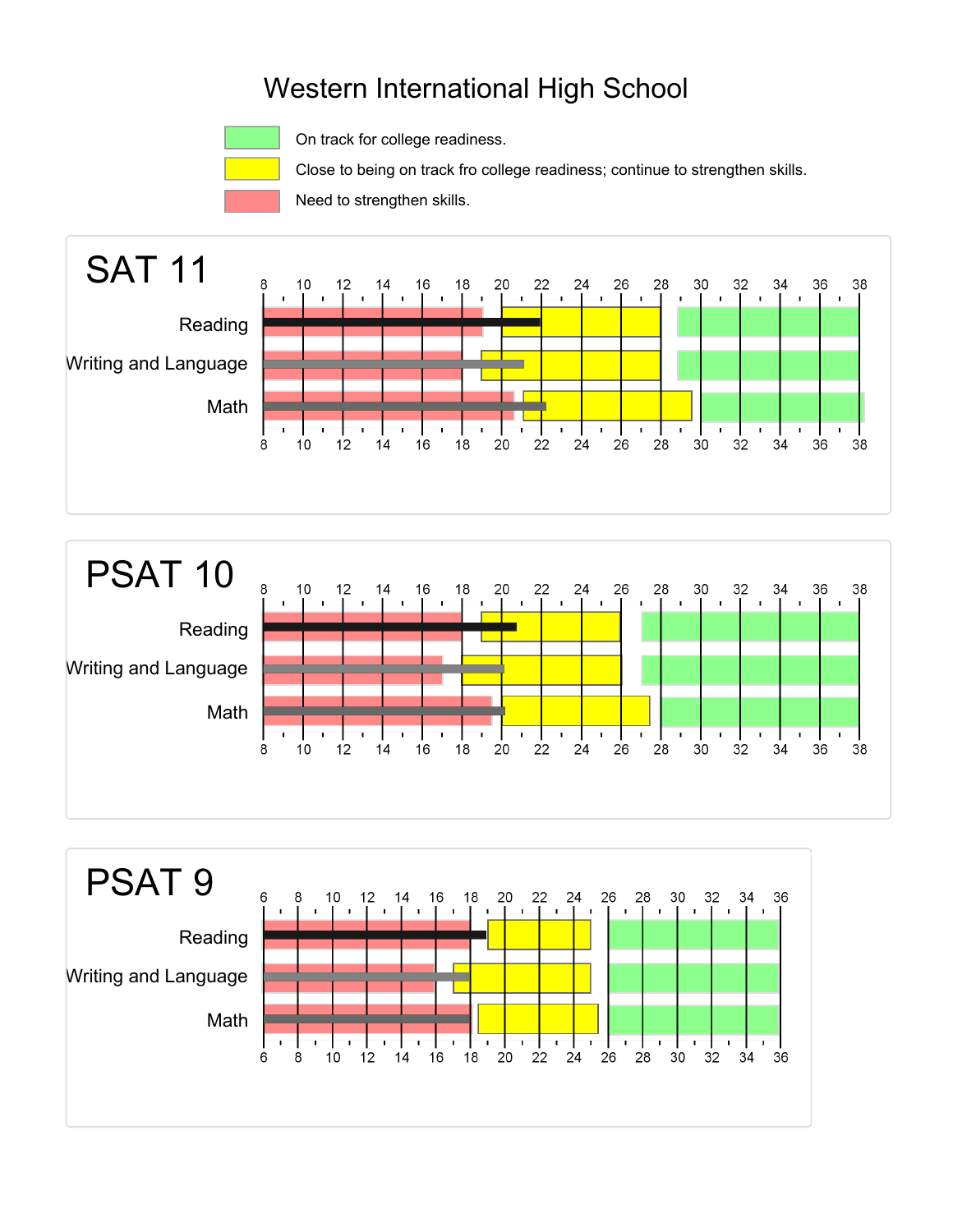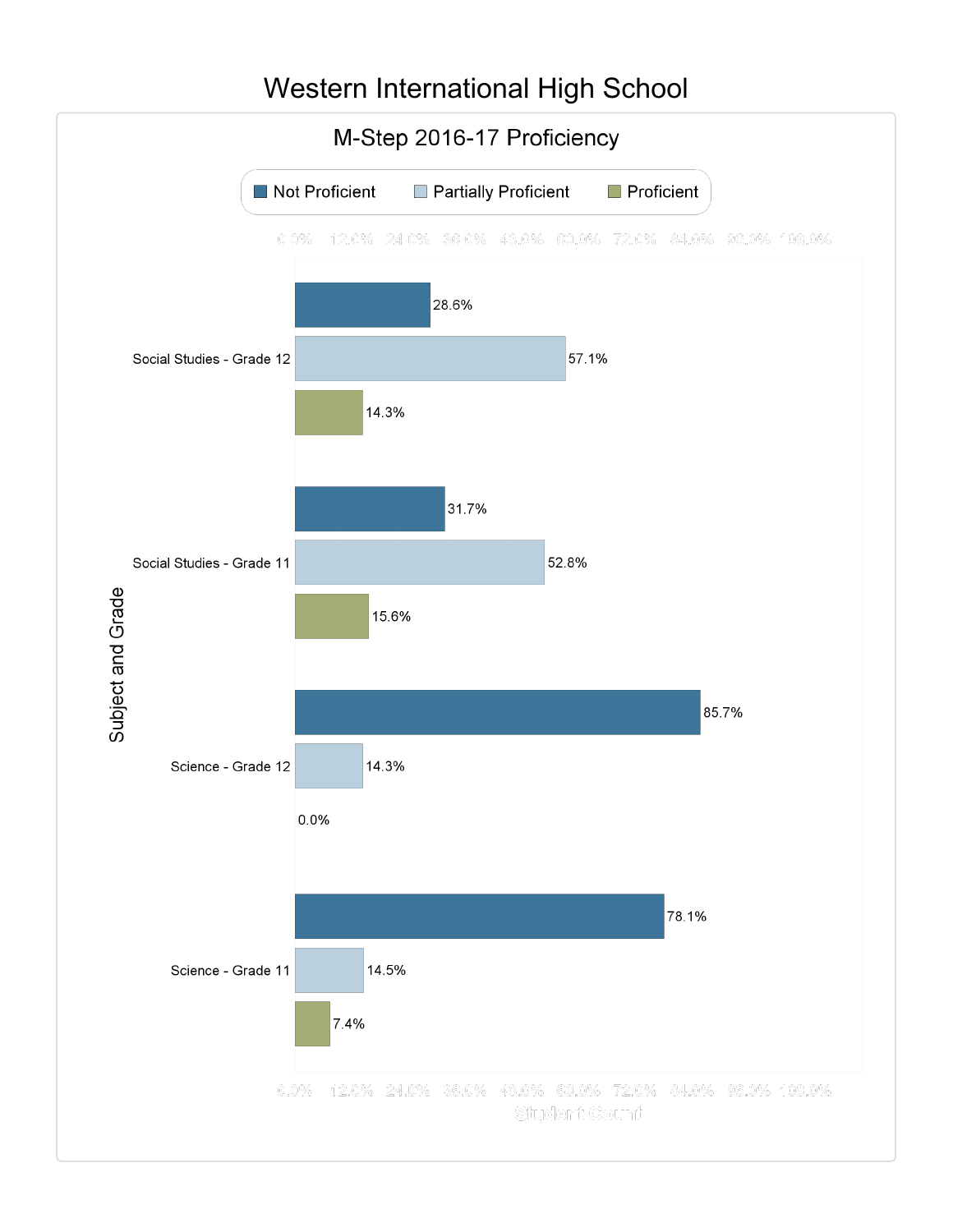NWEA MAP Spring 2017 - Average RIT Score

National Norm